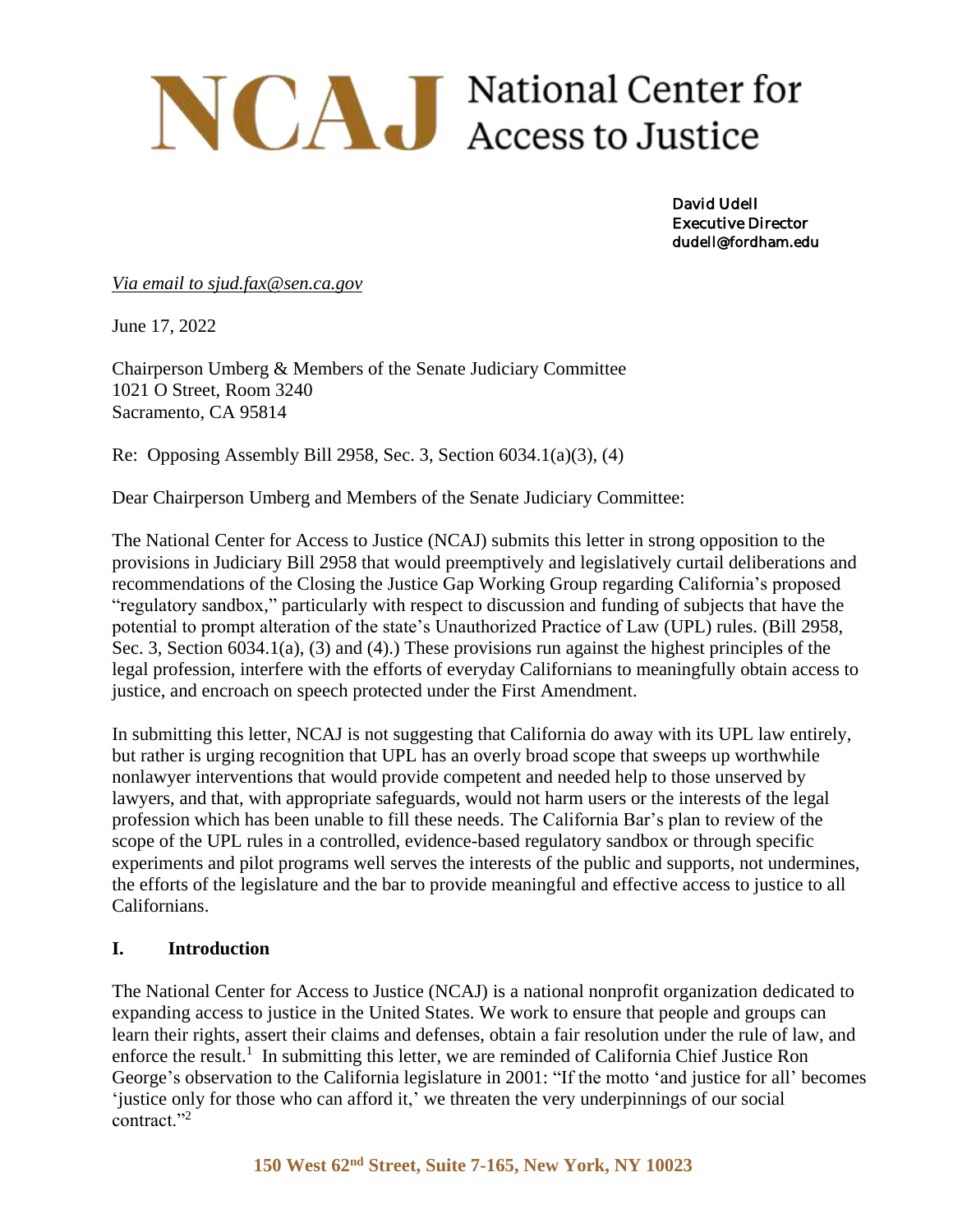## **II. Importance of Access to Justice**

At root, access to justice is the meaningful opportunity to be heard when in need of the protection of the law. It is unavailable to millions in our society, but it is important to all.It is often least available to individuals who are poor and to people living in marginalized or excluded communities.<sup>3</sup> As we write this letter, the pandemic has made life more difficult for millions of people, and underscored the need for access to justice, especially for those already living on the margins and in the lowincome communities that have been among the hardest hit.

In the United States, people experience an estimated 150 million to 250 million new civil justice problems every year.<sup>4</sup> Despite a nearly four-fold increase in the number of lawyers in the US since the 1970s, the access to justice crisis has only deepened. Notwithstanding significant increases in legal aid and pro bono, the majority of people do not get help with their legal problems. To meet the justice needs of everyday Americans would require an estimated 200 million hours of pro bono service annually, or an increase of more than  $25$  times the current funding for civil legal aid.<sup>5</sup> It is impossible to meet the justice needs of Californians with lawyers alone, and it is impossible to scale the legal assistance required to address the access to justice crisis under existing UPL rules and other regulatory constraints.

This is why the Closing the Justice Gap Working Group exists, and why it should be allowed to continue its work publicly and transparently to ensure meaningful alternatives to addressing the access to justice crisis in California without protectionist interference.

## **III. NCAJ's Mission and Perspective**

At NCAJ, our work enables us to understand and appreciate the nation's infrastructure of justice, both in its strengths and weaknesses. We are a nonprofit national organization housed in a leading law school and university. We do not have a financial stake in the outcome of the Closing the Justice Gap Working Group's recommendations: we are not investors in legal technology, we are not private sector lawyers, we do not own a management consulting or accounting firm, and we are not a company with a business model that includes nonlawyer paraprofessionals.

Rather, NCAJ is a nonprofit organization relying on data and social scientific research, and on evidence-based policies and practices, to expand access to justice. NCAJ's Justice Index (NCAJ.org) tracks and ranks the performance of each state in establishing selected best access to justice policies and practices. Initiated in 2014, and renewed most recently in 2021, the Justice Index is the go-to source for policies improving access to justice used by the courts, the bar, the legislatures, the academy, the press, other justice system stakeholders, and the public at large. In addition to coverage in the press, in journals, and in various reports, NCAJ's findings have most recently been relied on by Attorney General Merrick Garland in *Age of Covid-19*, A Roundtable Report,<sup>6</sup> the document supporting the White House's restoration of the US DOJ's Office on Access to Justice in 2021.

In the Justice Index, NCAJ tracks and elevates numerous and diverse state-level policies, including:

• A target ratio of 10 free civil legal aid lawyers for every 10,000 people in the state with incomes below 200% of federal poverty;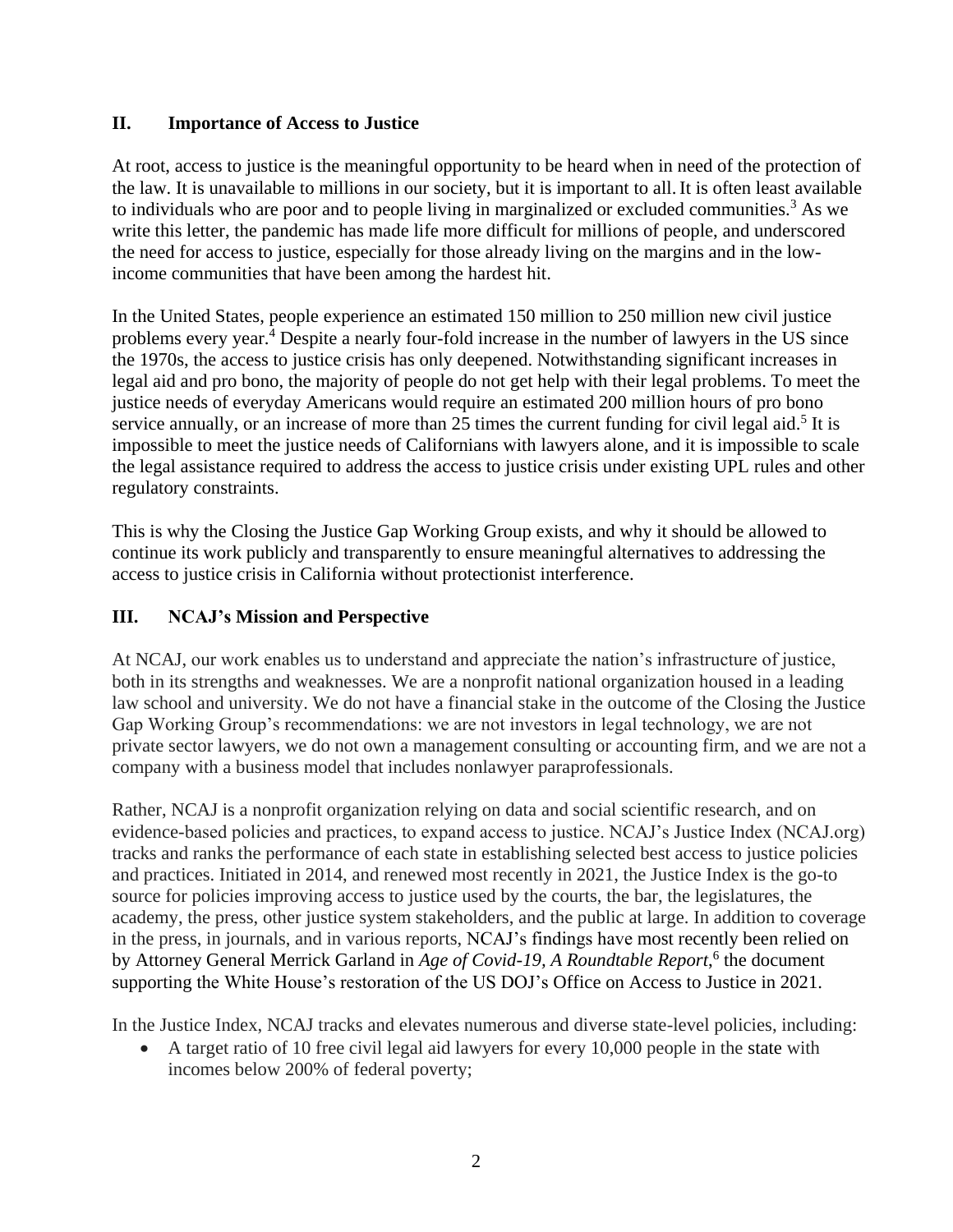- The guarantee of a civil right to counsel in eviction proceedings, and in other matters that implicate basic human needs;
- Rules that support and expand access to pro bono counsel;
- Lay navigators in the courtrooms;
- Guidance to judges to advise unrepresented litigants of potentially dispositive legal and evidentiary issues;
- Authorization of court administrative staff to provide instruction and assistance to unrepresented litigants;
- Rules for assuring the provision and quality of foreign language interpreting and sign language interpreting;
- Waiver of filing fees (and other court fees) for litigants who are indigent; and
- Accommodations for people with disabilities.<sup>7</sup>

At NCAJ, we believe that lawyers perform an essential role in our civil society and are a bulwark of our democracy, but we recognize that many services currently denominated "legal assistance" can be provided competently by people who are not lawyers but for overly broad UPL rules. Our role is unusual in the legal community in that we support traditional models of legal representation, such as civil legal aid organizations, best laws and policies for pro bono lawyers, and civil rights to representation, as well as, at the other end of the continuum, $\delta$  innovative self-help models that include technologies for people without counsel, deployment of Court Navigators in courtrooms,<sup>9</sup> and guidance for judges and court clerks on assisting people without counsel. Our activities in urging a reconsideration of the scope of the UPL rules have included the following:

- In 2013, we guided a process in the Professional Responsibility Committee of the New York City Bar Association that produced a report, *Narrowing the "Justice Gap": Roles for Nonlawyer Practitioners*. 10
- In 2014, we co-authored (with Richard Zorza) an analysis of *New Roles For Non-Lawyers To Increase Access To Justice*. 11
- We served on a Committee appointed by the Chief Judge of the State of New York $12$  that developed the model of Court Navigators, now established in multiple jurisdictions in the United States.<sup>13</sup>
- We submitted comments in support of the "regulatory sandbox" and related "paraprofessional" initiatives in Arizona, California, and Utah, and we have written publicly about the importance of the working group processes in California.<sup>14</sup>
- We researched and authored two reports on the impacts of UPL rules on people seeking legal assistance from practitioners who are not lawyers, discussed below: i) *Working with Your Hands Tied Behind Your Back: Non-Lawyer Perspectives on Regulatory Reform* (2021), <sup>15</sup> and ii) *Protection or Protectionism? "Unauthorized Practice of Law" Enforcement in California* (2022)*.* 16
- We submitted an amicus brief in support of plaintiffs in *Upsolve v New York*, a lawsuit in which a federal judge recently enjoined the State of New York from enforcing overly broad UPL rules on First Amendment grounds.<sup>17</sup>

## **IV. Opposition to the Bill**

The ongoing access to justice crisis puts people at the mercy of powerful antagonists in a justice system that does not yet deliver on its promise of equal justice. NCAJ's Justice Index reports only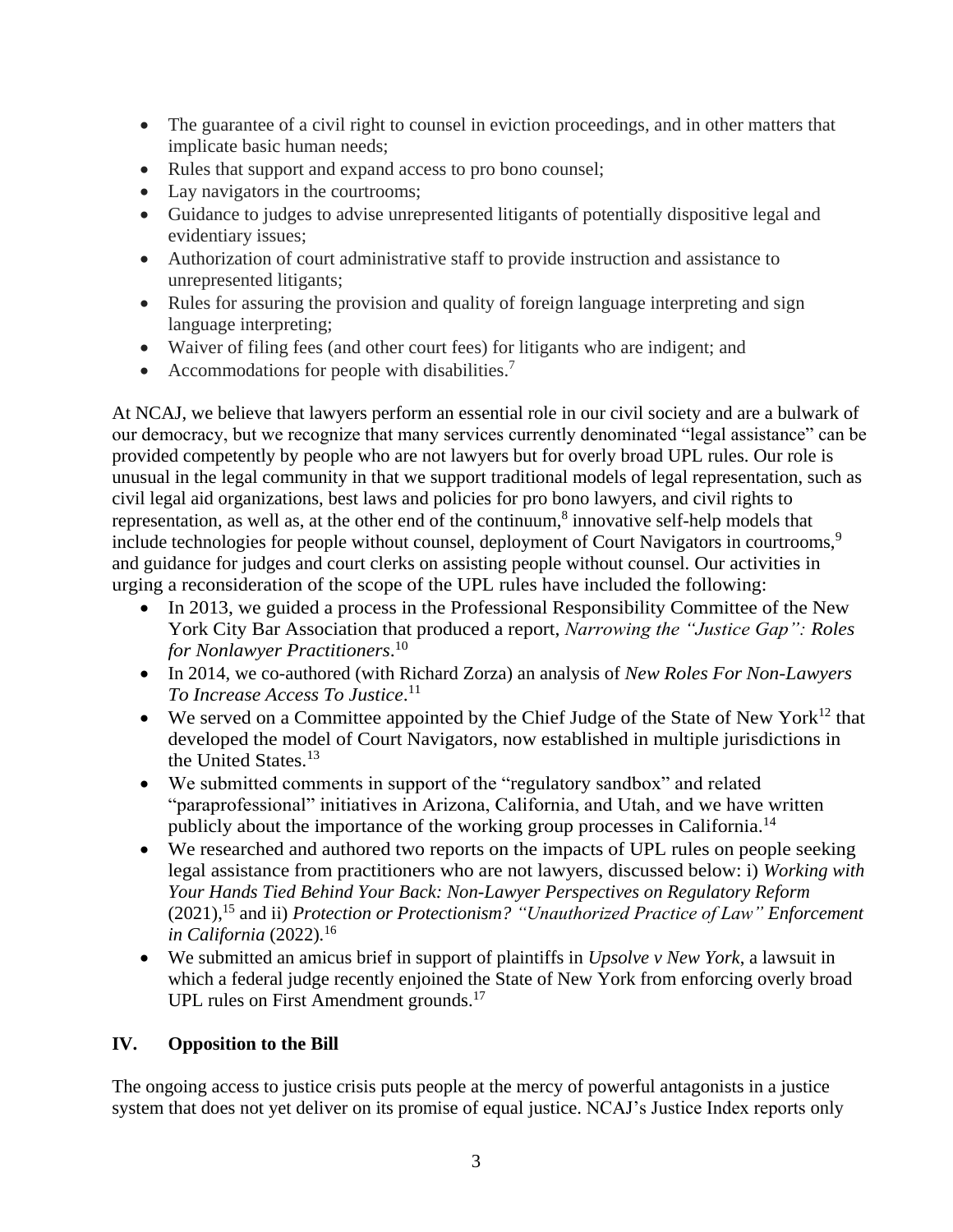0.72 civil legal aid attorneys per 10,000 low-income people in California, placing the state below the national average and well behind the goal of 10 per 10,000 that is the benchmark. As we explain in greater detail below, our research findings highlight the importance of reconsidering the scope of the UPL rules. Many of the people we interviewed for our reports described how the UPL rules interfere with the efforts of people to obtain basic help with their life challenges and legal problems. We see in this context that the regulatory sandbox would provide an essential, evidence-based, opportunity to learn how best to respond to the basic legal needs of everyday Californians.

## **A. NCAJ's report,** *Working with Your Hands Tied Behind Your Back: Non-Lawyer Perspectives on Regulatory Reform*

In this report, we interviewed people across the country whose positions involve working closely on the front lines with people seeking a variety of human and informational services. We asked these service providers and community advocates – librarians, legal document assistants, social workers, community organizers, tenant advocates, and others – to share their perspectives on the kinds of legal problems their beneficiaries encounter, and on whether the UPL rules pose any obstacle to their work.

What we learned was surprising to us. These experts told us they are rarely asked to provide formal legal representation, but instead find they are routinely asked basic questions that touch on the law in a variety of ways, often very mundane. They explained they usually decline to respond because of concern that providing any legal advice at all would run afoul of the UPL rules. Their observations inform our view that, with modest training, they would potentially be well-situated and wellequipped to provide the legal services that are the focus of the requests that come to them. We share several of their observations below:

- **Legal Document Assistant (LDA) in California.** This individual described many of her clients this way: My firsthand experience here is, people come to me when they are fed up and frustrated with the self-help services [offered to self-represented litigants by the court] because it will not provide any kind of legal advice, they are tight-lipped. People are blowing up, frustrated, I just attended this class and wasted hours, what do you *mean* you are still not accepting my documents! She went on to lament the apparent absurdity of rules that prevented her from giving even the most basic legal advice. She asked rhetorically, "How is society benefited by them not knowing that their landlord can't just change the locks?"<sup>18</sup>
- **Director of non-profit that offers financial counseling and debt management help in Utah.** This director explained that her organization's client base includes many unrepresented alleged debtors. She described a clamoring for basic legal advice that she and her non-attorney staff were not allowed to offer:

We have so, so many clients that are in the dark and honestly, my stance in leadership for several years now has been to very strictly and firmly tell my counselors, "do not give them legal advice," because so many of our clients want it. That's the first thing many of them ask for. We can't tell them, "pay this bill but don't pay that one," but so many of them really, really want us to make that decision for them.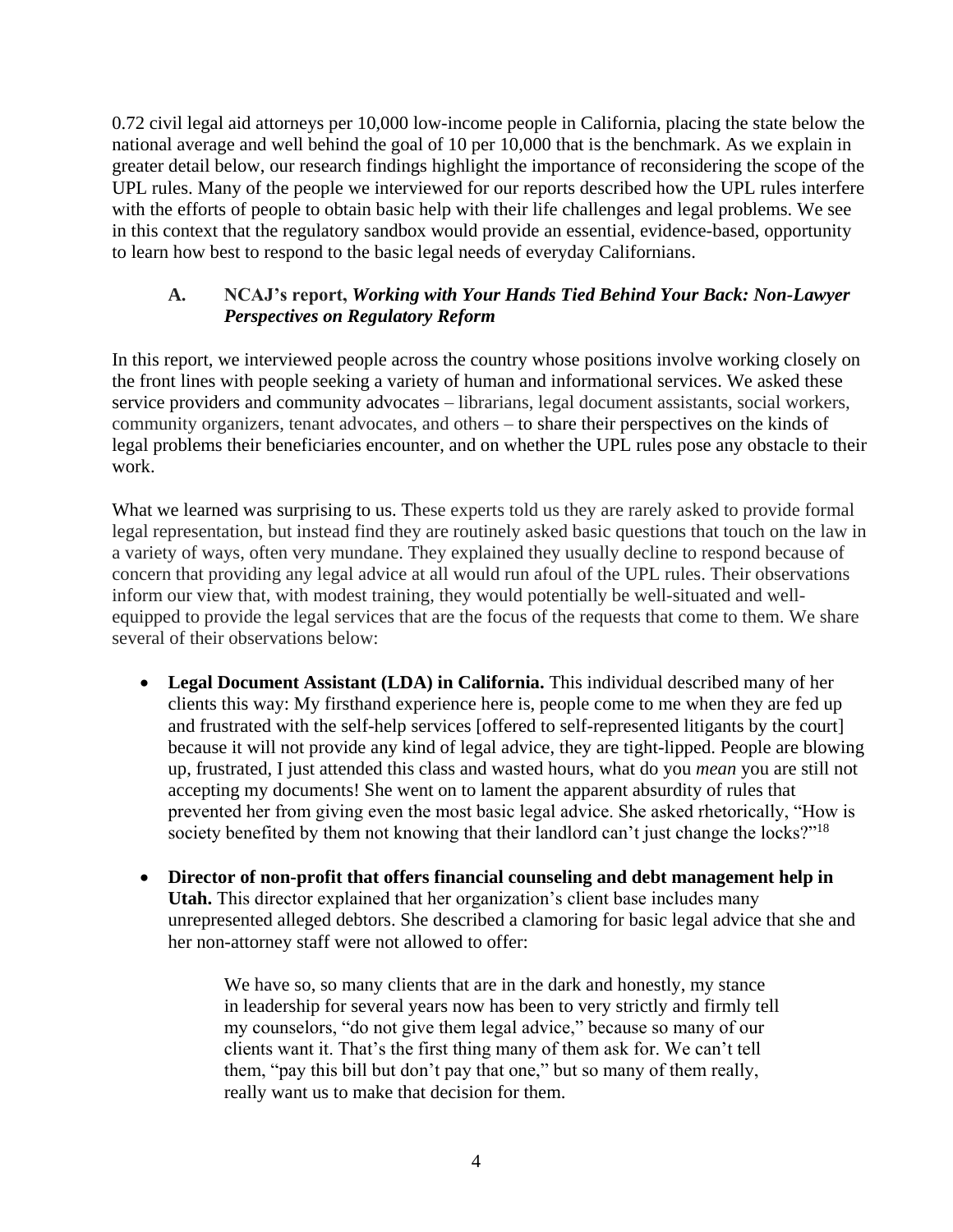There is a lot of advice we could give as long as I had some security that it wouldn't come back and shut us down as an organization…Sometimes we *know* they need bankruptcy, they cannot repay the debt in any way, and they have to file for bankruptcy. But we can't say that. If we could just remove that red tape and say, "you should file for bankruptcy, here are some attorneys." Conversely, sometimes a client is adamant that they want to file for bankruptcy but we know it's a very poor decision for them, I'd like to tell them, *don't do that*, you're going to destroy your credit for seven years, a settlement would be a better option.<sup>19</sup>

• **Head of librarian patron services in a New York library.** This librarian said that he and his staff regularly encounter patrons who are desperate for help with various civil legal matters, from probate issues to immigration cases. Many ask for help – from filling out forms to understanding the content and import of those forms – that would put librarians dangerously close to the line on prohibited legal advice. For example, he explained, "What is good advice for trying to get your court date moved up? That's a common one. Who should they talk to? What should they say?"<sup>20</sup>

UPL rules permit non-lawyers to share "information" about what the law says, but not "advice" about how the law relates to their own situation. That line is not always easy to identify. The librarian lamented that the blurry line between allowable help and forbidden "unauthorized practice of law" means that even when librarians might be on safe ground, "a lot of librarians just won't help...they don't feel comfortable [helping] period."<sup>21</sup>

It is apparent in the Report that a strong claim exists that the UPL rules should be reformed or narrowed to enable frontline social services workers to more freely provide the support that is needed. This model should be tested promptly and regulated based on evidence. The regulatory sandbox offers this essential experimental opportunity and can be modeled on the type already approved in Utah, where trained nonlawyers are providing legal advice and representation with no evidence of consumer harm.

## **B. NCAJ's Report,** *Protection or Protectionism? Unauthorized Practice of Law Enforcement in California*

In this report, NCAJ interviewed practitioners in California who received cease and desist letters from the California Bar that directed them to cease engaging in UPL. We asked these people for their perspectives on whether the process is fair and working well. In response, they raised a number of concerns, including that the charges against them were unclear, the consequences of unjust charges are sometimes permanent, complaints are often triggered by adversaries, and complaints are rarely based on allegations of actual harm. These concerns raise deeper questions about whether some of the activities targeted under the UPL rules are actually activities that should be allowed – an investigation of this question is the intended work of the sandbox under consideration within Closing the Justice Gap Working Group. Among the problems we identified were the following:

• *Lack of clarity of charges.* One conspicuous problem we discovered is that the Bar does not publish the cease and desist letters, nor any information about the kinds of UPL activities in which the named individuals allegedly engaged. Consequently, neither consumers nor those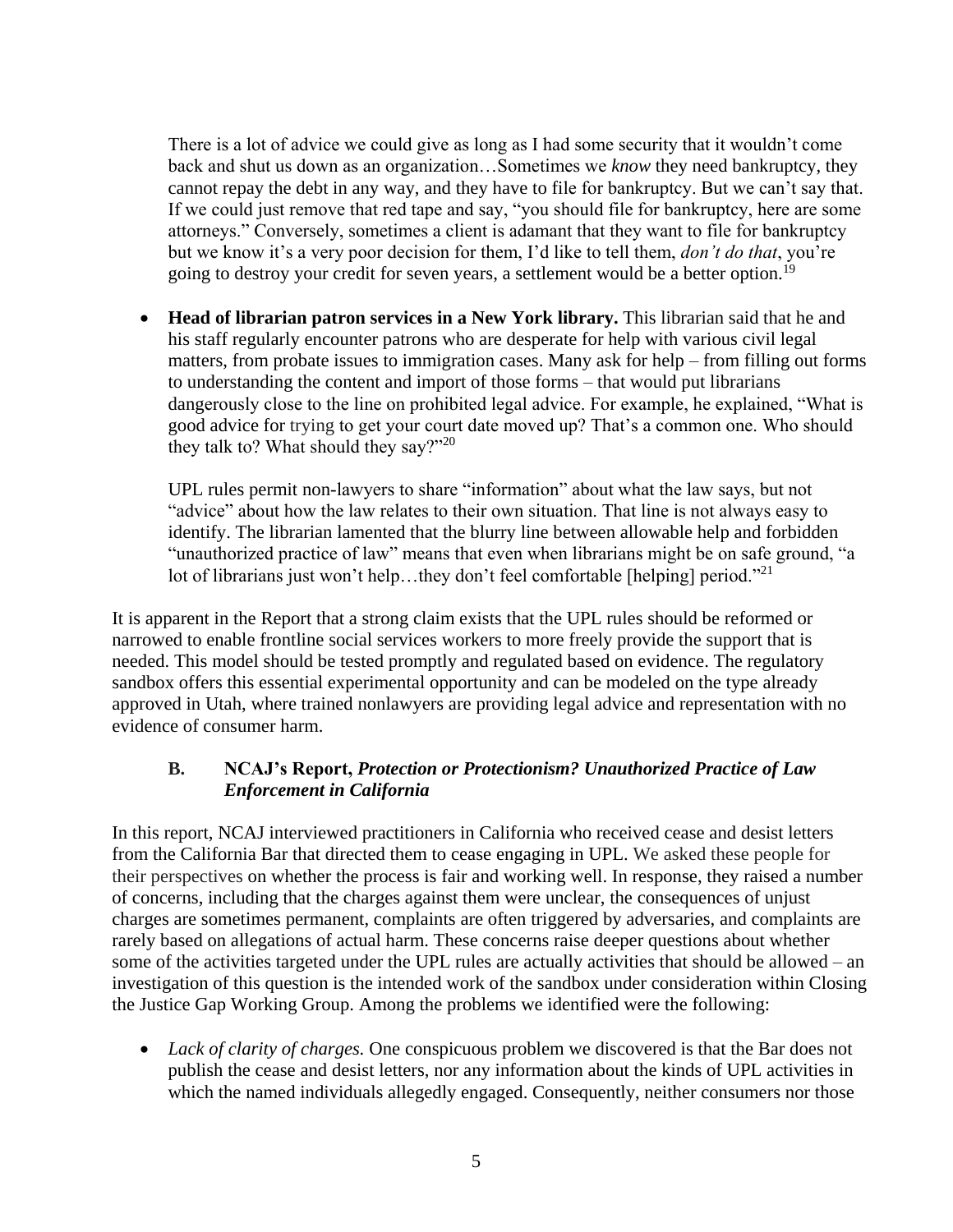seeking to assist them have a clear sense of the scope of UPL, and of UPL enforcement - what conduct is permitted, prohibited, or considered harmful by the Bar.

- *Lasting unjust consequences.* People who commit minor or technical violations have their names published and linked to the violation, but without indicating whether they caused harm or acted dishonestly. The screen appears to be quite broad. For example, NCAJ interviewed one former state official who was found to be a UPL violator because a consulting firm for which she worked gave her the job title of "counsel." She and her employer immediately moved to change it, but any internet search of her name now prominently features her as a UPL violator.<sup>22</sup> The Bar does not appear to track these such meaningful distinctions.
- *Complaints prompted by adversaries.* We also learned that the use of cease and desist letters in California is largely driven by public complaints. According to OCTC this is in large part a function of resource constraints. While the office does engage in public education efforts, it told us that it does not have the human or investigative resources to take a more proactive approach to discovering harmful UPL violations. "If we had more resources, I suspect we'd be more proactive in going out there and looking for violators," one official told NCAJ. "Our resources essentially just allow us to investigate the cases that are brought to us." $23$

NCAJ interviewed several non-lawyers, and also some lawyers, who said that the complaints against them, or, their clients, were brought by lawyers rather than consumers alleging harm. Some claimed that the complaints against them were brought by competitors attempting to put them out of business. As one California attorney who had helped several non-lawyers with UPL investigations put it: "What I don't like about that is, it's unfair competition. It's for a business reason and not really because of the unauthorized practice."<sup>24</sup> Some paralegals and legal document assistants told NCAJ that their client's opposing counsel in a legal dispute threatened to report them for UPL activity. They felt that this was a strong-arm tactic aimed at disempowering their own client. One independent paralegal described the problem this way:

It's totally unfair because once an opposing attorney realizes it's a paralegal helping the other side, he can just say hey, cut it out or I'm going to call up the state bar and tell them you are committing UPL. That used to happen to me five, seven times a year… [UPL rules] were created to protect the public. But when you look at all these cases brought to the state bar, it doesn't match up with that goal. I just think the UPL practices right now are being misused and providing a disservice to consumers.<sup>25</sup>

• *No allegations of harm.* We also found that several of the people we interviewed were frustrated by an investigative process they described as incurious about the actual nature of their work, and in particular whether they are providing good service or causing consumer harm. As one non-attorney who the Bar ultimately found to be engaged in UPL activity put it:

> The Bar was 100% uninterested in whether we were competent, whether the outcome for the consumer was positive, anything like that. We did try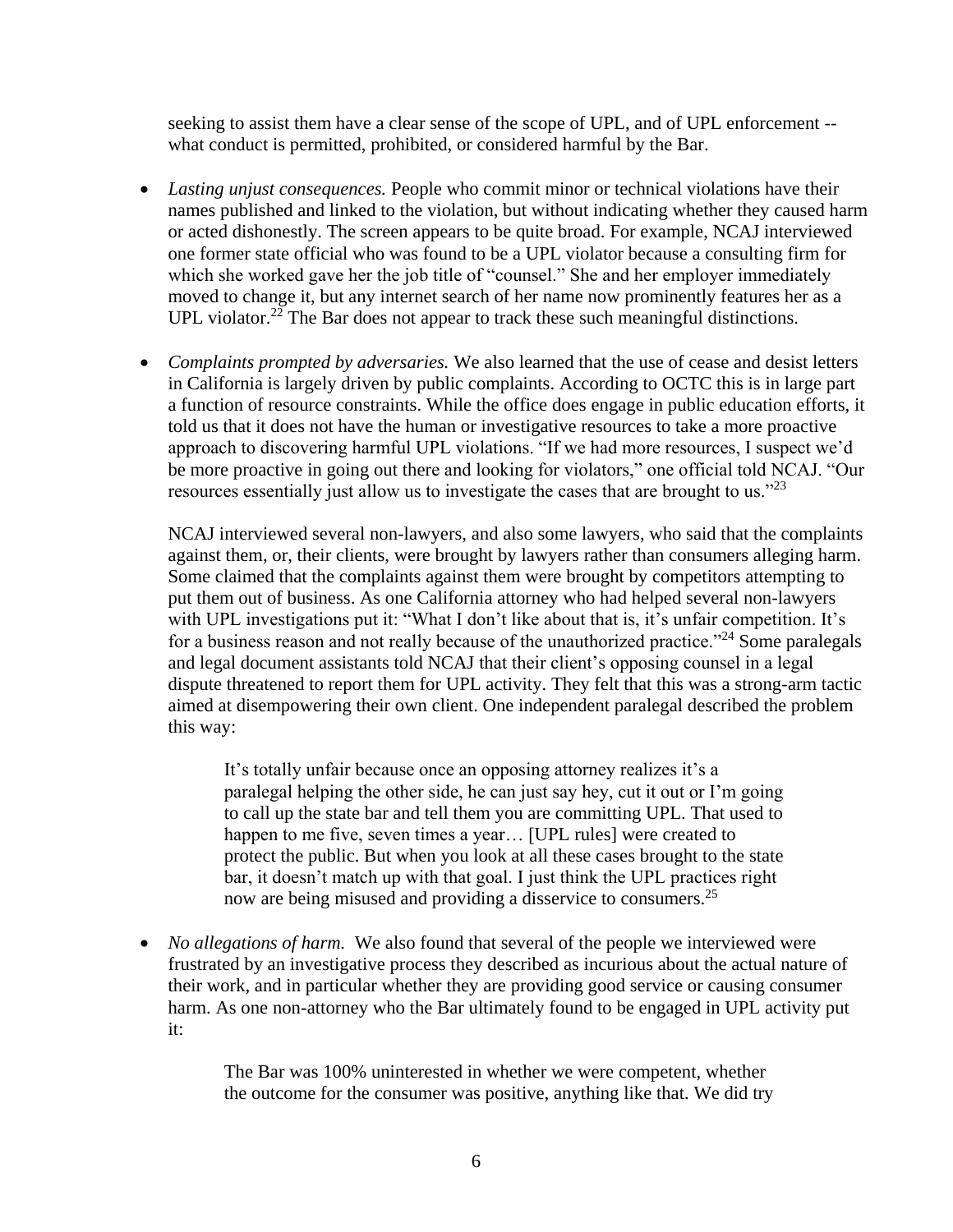to introduce facts about how our customers benefit and how good our service is. But those were just ignored. They did not want to know, for example, how our fees compare to an attorney's, or how good our outcomes are…The lack of interest about the consumer needs and the consumer outcomes is really striking.<sup>26</sup>

The problems uncovered in our Report about UPL enforcement – the lack of sufficient clarity, the harm to reputations, the unreliability of complaints lodged by adversaries, the lack of allegations of actual harm – point to a need for further inquiry. Much as with the concerns raised in our Report on the perspectives of social services providers, the concerns raised in our Report on enforcement support the call for the Closing the Justice Gap Working Group to carry out its work in establishing the regulatory sandbox. The sandbox is exactly what is needed to allow – in a safe, supervised setting – evaluation of models of legal assistance so that we can learn what works and does not work, and so Californians can obtain the assistance they need.

# **C. NCAJ's Amicus Brief and the Court's Decision in** *Upsolve v. James*

The Judiciary Committee may be aware that in *Upsolve v. James*, a plaintiff who is a Reverend in New York's South Bronx Neighborhood, and a co-plaintiff, the nonprofit organization, Upsolve, sued the State of New York in a First Amendment, as applied, challenge to the UPL laws of the State on the ground that these laws prevent the Reverend from providing basic legal advice to individuals who are defendants in debt collection cases.<sup>27</sup>

NCAJ is participating in this lawsuit as a friend of the court. Our amicus brief describes the justice gap, and the important role of social services providers in being able to meet the needs of individuals who are seeking basic legal advice, and who have been prohibited from doing so by the operation of the UPL prohibition on the provision of legal advice by lay people in New York.<sup>28</sup>

The District Court has now issued a preliminary injunction barring New York from enforcing the UPL prohibition against the Reverend.<sup>29</sup> The injunction also protects the speech and activities of an additional plaintiff, Upsolve Inc., a nonprofit that is offering its services to provide training to the Reverend and to other social services providers who are interested in providing the needed legal advice.

NCAJ urges the Judiciary Committee to take into account that First Amendment protection extends to the exchange of basic legal advice between people with unmet legal needs and those individuals who, though not trained as lawyers, possess the ability and skill that are needed to be helpful. The regulatory sandbox model is important in allowing an exploration of models that that can preserve people's First Amendment rights and freedoms. For these reasons, as well, NCAJ opposes the pending bill.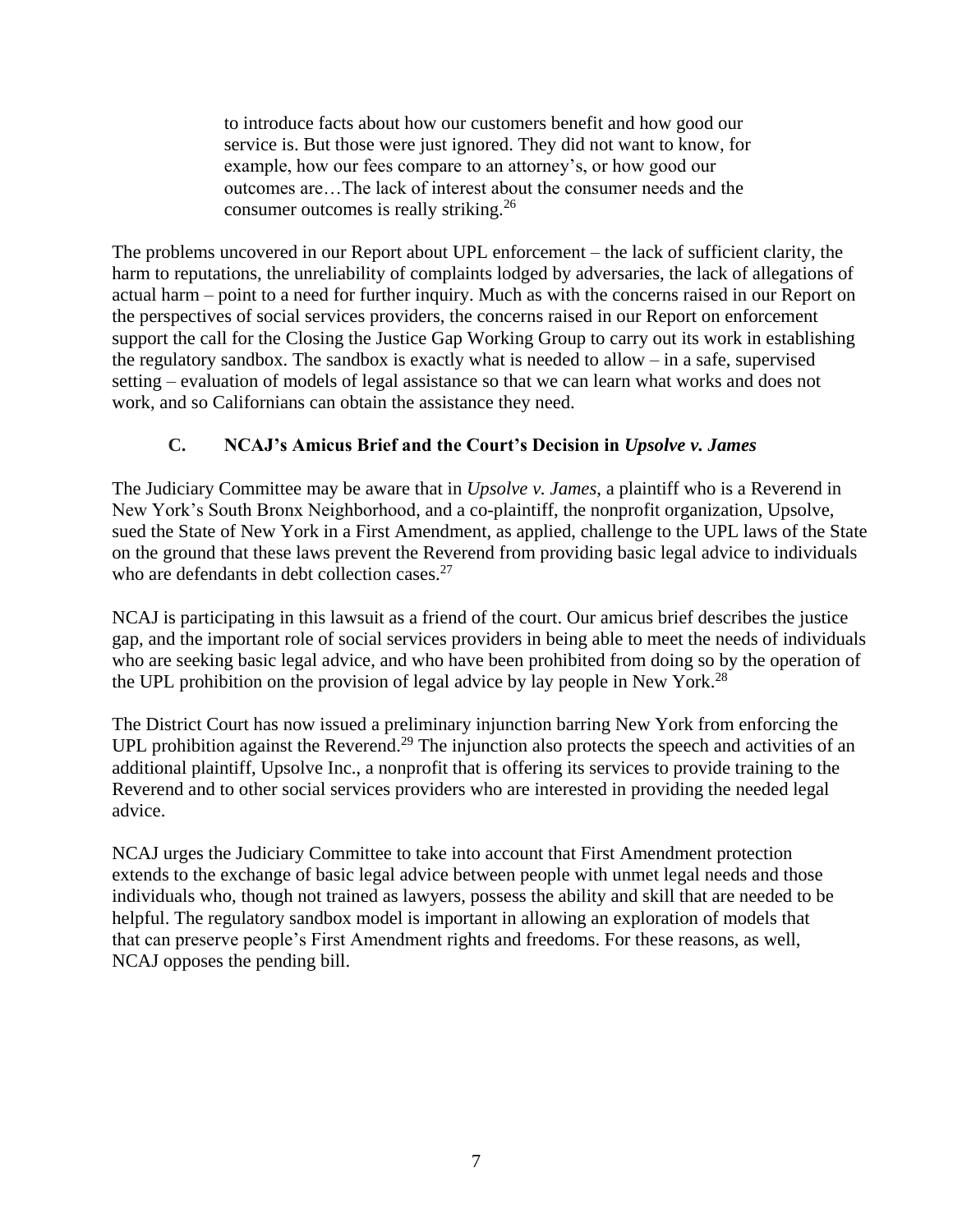#### **V. Conclusion**

As the LA Times recognized in a recent editorial about the bar's reluctance to consider regulatory approaches that can help to meet the public's pressing need for affordable legal services:

The government should not automatically squelch competition to industries facing challenges from innovators. It should evaluate new ideas on their merits, and act in the public's interest. In this case, the focus must be on the needs of Californians who deserve a fair shot at justice.<sup>30</sup>

NCAJ supports the work of the Closing the Gap Working Group and regulatory sandbox as an essential opportunity and vehicle for developing ideas and policy interventions to help address the ongoing crisis in California and nationally in which vulnerable people are at the mercy of more powerful antagonists in the justice system. In recognition of the urgent need to increase access to justice in the state, and in appreciation of the First Amendment interests that are also at stake here, NCAJ opposes the legislation and urges the Committee to allow the Working Group to make its recommendations unencumbered by protectionist interests and lobbying by special interest groups representing the private bar.

Respectfully,

David Udell Executive Director, National Center for Access to Justice

Matthew Burnett Policy Advisor, National Center for Access to Justice

## **Endnotes:**

 $\overline{a}$ 

<sup>1</sup> For NCAJ's definition of access to justice, see *What is Access to Justice*, [https://ncaj.org/what](https://ncaj.org/what-access-justice)[access-justice.](https://ncaj.org/what-access-justice)

<sup>&</sup>lt;sup>2</sup> Ronald M. George, Chief Justice, Cal. Supreme Court, State of the Judiciary Address (Sept. 8, 2001), at [https://www.google.com/books/edition/The\\_Little\\_Black\\_Book\\_of\\_Lawyer\\_s\\_Wisdom/gHSCDw](https://www.google.com/books/edition/The_Little_Black_Book_of_Lawyer_s_Wisdom/gHSCDwAAQBAJ?hl=en&gbpv=1&dq=If+justice+for+all+becomes+justice+only+for+those+who+can+afford+it,+we+threaten+the+very+underpinnings+of+our+social+contract&pg=PT77&printsec=frontcover) [AAQBAJ?hl=en&gbpv=1&dq=If+justice+for+all+becomes+justice+only+for+those+who+can+a](https://www.google.com/books/edition/The_Little_Black_Book_of_Lawyer_s_Wisdom/gHSCDwAAQBAJ?hl=en&gbpv=1&dq=If+justice+for+all+becomes+justice+only+for+those+who+can+afford+it,+we+threaten+the+very+underpinnings+of+our+social+contract&pg=PT77&printsec=frontcover) [fford+it,+we+threaten+the+very+underpinnings+of+our+social+contract&pg=PT77&printsec=fro](https://www.google.com/books/edition/The_Little_Black_Book_of_Lawyer_s_Wisdom/gHSCDwAAQBAJ?hl=en&gbpv=1&dq=If+justice+for+all+becomes+justice+only+for+those+who+can+afford+it,+we+threaten+the+very+underpinnings+of+our+social+contract&pg=PT77&printsec=frontcover)

[ntcover.](https://www.google.com/books/edition/The_Little_Black_Book_of_Lawyer_s_Wisdom/gHSCDwAAQBAJ?hl=en&gbpv=1&dq=If+justice+for+all+becomes+justice+only+for+those+who+can+afford+it,+we+threaten+the+very+underpinnings+of+our+social+contract&pg=PT77&printsec=frontcover)

<sup>3</sup> *The Justice Gap: Measuring the Unmet Civil Legal Needs of Low-income Americans*, Legal Services Corporation (June 2017), at [https://www.lsc.gov/about-lsc/what-legal-aid/unmet-need](https://www.lsc.gov/about-lsc/what-legal-aid/unmet-need-legal-aid/justice-gap-measuring-unmet-civil-legal-needs-low)[legal-aid/justice-gap-measuring-unmet-civil-legal-needs-low;](https://www.lsc.gov/about-lsc/what-legal-aid/unmet-need-legal-aid/justice-gap-measuring-unmet-civil-legal-needs-low) William D. Henderson, *Legal Market Landscape Report*, Attachment A to Memorandum from Randall Difuntorum, Program Manager, Professional Competence, to Members, Board of Trustees (July 19, 2018), at [http://board.calbar.ca.gov/docs/agendaItem/Public/agendaitem1000022382.pdf.](http://board.calbar.ca.gov/docs/agendaItem/Public/agendaitem1000022382.pdf)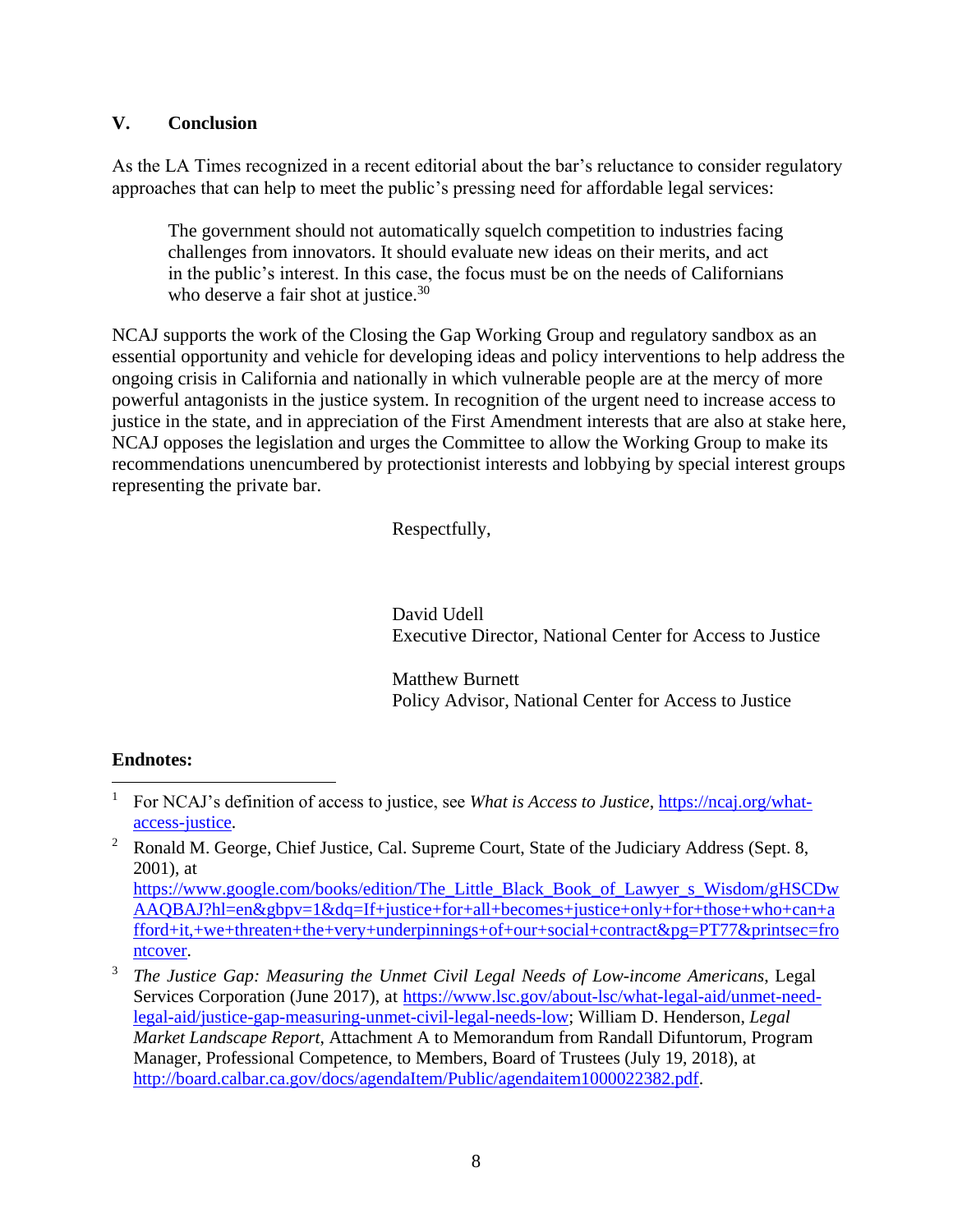- 4 Sandefur, R.L., 2019. *Access to what? Daedalus*, 148(1), pp. 49-55; HiiL and IAALS, *Justice Needs and Satisfaction in the United States of America* (2021).
- 5 Estimates based on Gillian K. Hadfield, *Higher Demand, Lower Supply? Comparative Assessment of the Legal Resource Landscape for Ordinary Americans*," 47 Fordham Urban Law Journal 129 (2010), and data from public sources.
- <sup>6</sup> [https://www.justice.gov/ag/page/file/1445356/download.](https://www.justice.gov/ag/page/file/1445356/download)

 $\overline{a}$ 

- 7 *Justice Index*, [https://ncaj.org/state-rankings/2021/justice-index.](https://ncaj.org/state-rankings/2021/justice-index)
- 8 [https://www.srln.org/node/1535/srln-brief-advocacy-strategies-relationship-building-improve-srl](https://www.srln.org/node/1535/srln-brief-advocacy-strategies-relationship-building-improve-srl-services-srln-2021)[services-srln-2021.](https://www.srln.org/node/1535/srln-brief-advocacy-strategies-relationship-building-improve-srl-services-srln-2021)
- <sup>9</sup> Mary McClymont, *Nonlawyer Navigators in State Courts: An Emerging Consensus* (2020), at [https://www.law.georgetown.edu/news/mary-mcclymont-l76-closing-the-civil-justice-gap](https://www.law.georgetown.edu/news/mary-mcclymont-l76-closing-the-civil-justice-gap-with-nonlawyer-navigators/)[with-nonlawyer-navigators/.](https://www.law.georgetown.edu/news/mary-mcclymont-l76-closing-the-civil-justice-gap-with-nonlawyer-navigators/)
- <sup>10</sup> *Roles for Nonlawyer Practitioners*, Committee on Professional Responsibility, Association of the Bar of the City of New York (June 2013)(David Udell, Chair, Access to Justice Sub-Committee), available at https://www2.nycbar.org/pdf/report/uploads/20072450-.
- <sup>11</sup> Richard Zorza and David Udell, *New Roles For Non-Lawyers To Increase Access To Justice*, 41Fordham Urb. L.J. 1259 (2014), available at https://ir.lawnet.fordham.edu/ulj/vol41/iss4/8*.*
- <sup>12</sup> *Press Release*, *Chief Judge Names Members of Committee Charged With Examining How Non-Lawyer Advocates Can Help Narrow New York's Justice Gap*, New York State Unified Court System (May 28, 2013), available at, <http://ww2.nycourts.gov/sites/default/files/document/files/2018-> 05/PR13\_07.pdf.
- <sup>13</sup> Mary McClymont, *Nonlawyer Navigators in State Courts: An Emerging Consensus* (2020), at [https://www.law.georgetown.edu/news/mary-mcclymont-l76-closing-the-civil-justice-gap](https://www.law.georgetown.edu/news/mary-mcclymont-l76-closing-the-civil-justice-gap-with-nonlawyer-navigators/)[with-nonlawyer-navigators/.](https://www.law.georgetown.edu/news/mary-mcclymont-l76-closing-the-civil-justice-gap-with-nonlawyer-navigators/)
- <sup>14</sup> Chris Albin-Lackey, *California Should Embrace Non-lawyer Providers,* Law360 (2019), at [https://www.law360.com/articles/1211183/california-should-embrace-nonlawyer-providers.](https://www.law360.com/articles/1211183/california-should-embrace-nonlawyer-providers)
- <sup>15</sup> *Working With Your Hands Tied Behind Your Back: Non-Lawyer Perspectives on Regulatory Reform* (2020)("*Working with Your Hands Tied* Report"), National Center for Access to Justice, [https://ncaj.org/sites/default/files/2021-](https://ncaj.org/sites/default/files/2021-06/NCAJ%20Working%20With%20Your%20Hands%20Tied%20Behind%20Your%20Back.pdf) [06/NCAJ%20Working%20With%20Your%20Hands%20Tied%20Behind%20Your%20Back.pdf.](https://ncaj.org/sites/default/files/2021-06/NCAJ%20Working%20With%20Your%20Hands%20Tied%20Behind%20Your%20Back.pdf)
- <sup>16</sup> Protection or Protectionism? "Unauthorized Practice of Law" Enforcement in California (2022) ("*Protection or Protectionism* Report"), [https://ncaj.org/sites/default/files/2022-](https://ncaj.org/sites/default/files/2022-02/Cease%20and%20Desist%20Report%20-%20%20Final%2C%202-14-22%20pdf.pdf) [02/Cease%20and%20Desist%20Report%20-%20%20Final%2C%202-14-22%20pdf.pdf.](https://ncaj.org/sites/default/files/2022-02/Cease%20and%20Desist%20Report%20-%20%20Final%2C%202-14-22%20pdf.pdf)
- <sup>17</sup> *Memorandum of Law on Behalf of Amicus, National Center for Access to Justice at Fordham Law School* (2022), [https://ncaj.org/sites/default/files/2022-](https://ncaj.org/sites/default/files/2022-02/Cease%20and%20Desist%20Report%20-%20%20Final%2C%202-14-22%20pdf.pdf) [02/Cease%20and%20Desist%20Report%20-%20%20Final%2C%202-14-22%20pdf.pdf.](https://ncaj.org/sites/default/files/2022-02/Cease%20and%20Desist%20Report%20-%20%20Final%2C%202-14-22%20pdf.pdf) See discussion below, at 7.
- <sup>18</sup> *Working with your Hands Tied Report at 12, citing NCAJ telephone interview with Legal* Document Assistant, California, September 2020.
- <sup>19</sup> *Working With Your Hands Tied Report at 12, citing NCAJ zoom interview with Ellen Billie, AAA* Fair Credit, Salt Lake City, UT, August 24, 2020.
- <sup>20</sup> *Working With Your Hands Tied* Report at 13, citing NCAJ telephone interview with Michael Buono, September 28, 2020.
- <sup>21</sup> *Working With Your Hands Tied* Report at 13, citing NCAJ telephone interview with Michael Buono, September 28, 2020.